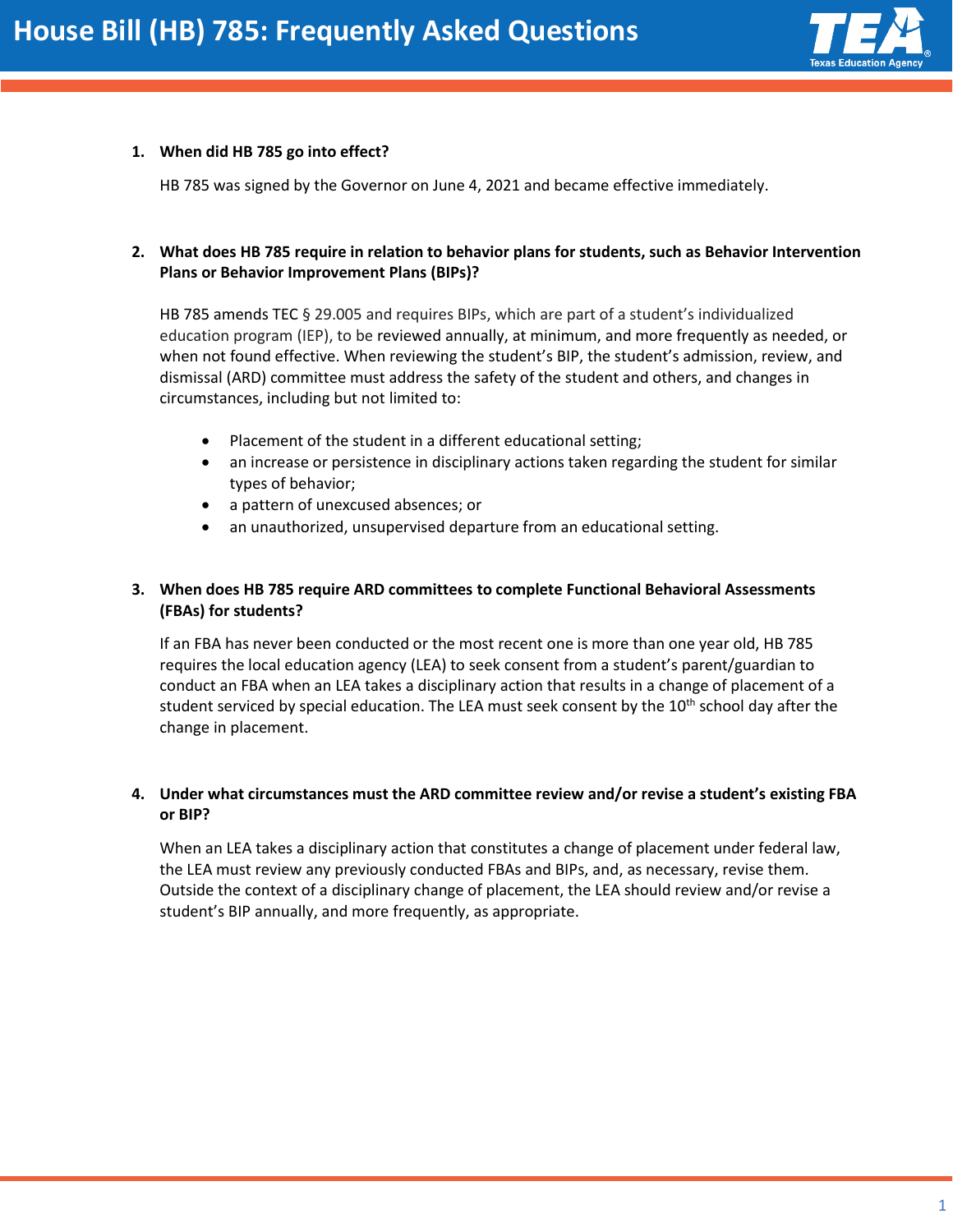

**5. If an LEA performs a student restraint, what must be included in the written notice to the student's parent/guardian, and what has now changed based on HB 785?**

LEAs are required to comply with the requirements for restraint and written notice in commissioner rule at 19 TAC §89.1053:

- 1) Name of the student
- 2) Date of restraint
- 3) Time restraint started and ended
- 4) Nature of restraint
- 5) Location of restraint
- 6) Name of the person who restrained the student (employee, volunteer, or independent contractor)
- 7) Description of student's activity immediately preceding restraint
- 8) Behavior that prompted restraint
- 9) Any de-escalation efforts and alternatives to restraint that were attempted
- 10) Information documenting parent contact and notification

HB 785 adds these additional requirements:

- 11) If the student has a BIP, whether the BIP may need to be revised, given the behavior that led to the restraint
- 12) If the student does not have a BIP, the steps that the parent/guardian can take to request an ARD committee meeting to consider conducting an FBA and developing a BIP

Commissioner rule requires that the written notification be placed in the mail or otherwise provided to the parent within one school day of the use of the restraint. The rule also requires that the campus administrator or designee be notified verbally or in writing of the restraint on the day it occurs. Likewise, a good faith effort must be made to verbally notify the parent or guardian about the restraint on the day it occurs. The restraint documentation must also be filed in the student's special education file. The restraint documentation in the student's special education file must also include the method by which written notification was provided to the parent/guardian and the contact information used by the LEA.

#### **6. What factors in restraint documentation should be considered in making a determination that a BIP may need to be revised as a result of the behavior that led to a restraint?**

HB 785 added a requirement that BIPs be reviewed at least annually and "more frequently as appropriate." HB 785 does not provide an exhaustive list of factors in restraint documentation to be considered in determining whether a student's BIP may need to be revised, but does indicate that changes in circumstances, such as a change in educational setting, increase or persistence in disciplinary actions, attendance, elopement, and student safety be considered. Additionally, LEAs should consider whether the behavior that led to the restraint is addressed in the current BIP and FBA. Additional considerations could include but are not limited to an increased frequency or severity of the student's behavior, or new behaviors.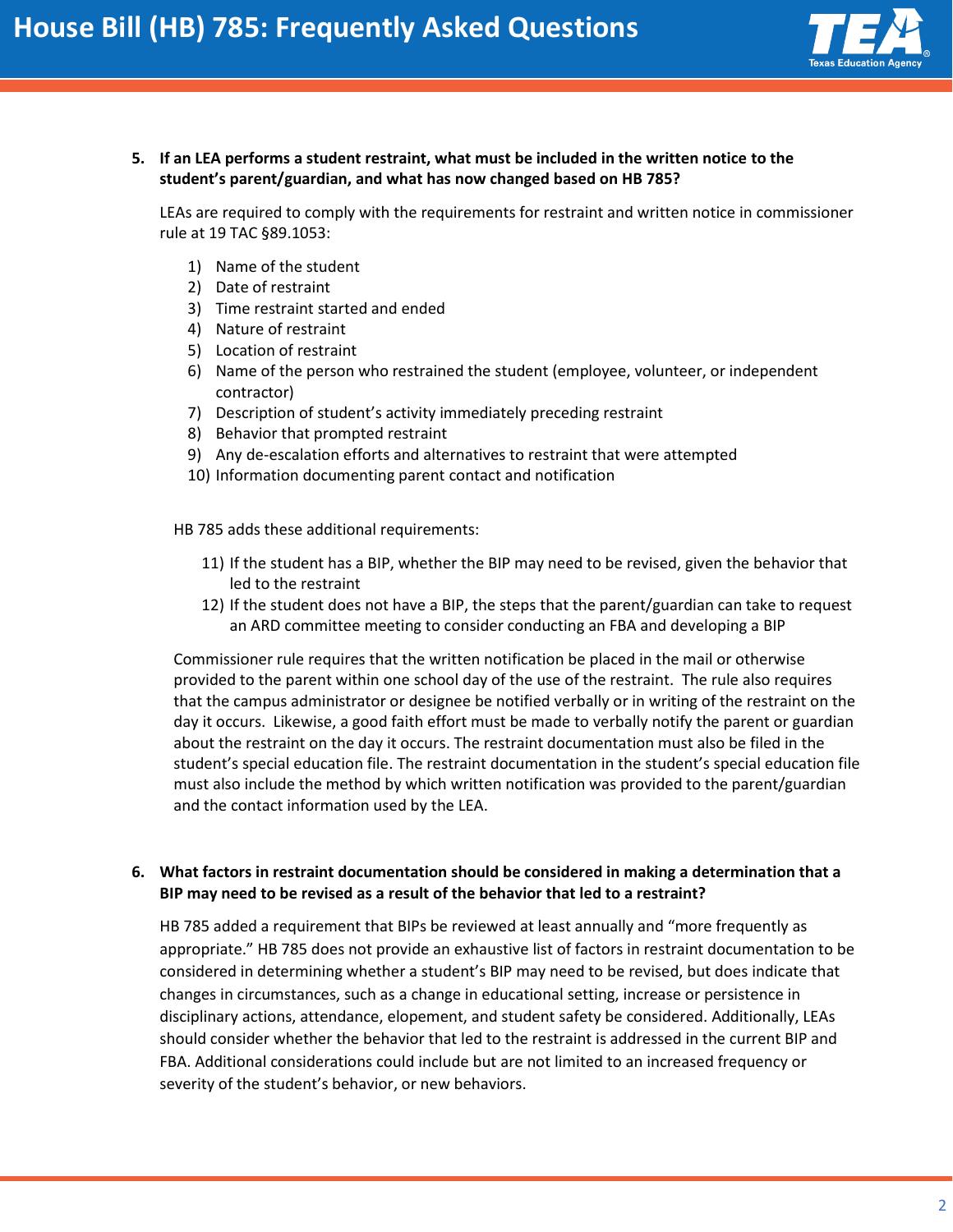

## **7. If a BIP needs revision because of a behavior that led to a restraint, can this revision be completed outside of an ARD meeting?**

In making changes to the IEP after the student's annual ARD committee meeting, the student's parent/guardian and the LEA may agree to amend the student's IEP as set forth in 34 CFR §300.324, to include revisions to a BIP which is part of the student's IEP. Amendments to the student's IEP must be shared with the members of the student's ARD committee.

## **8. What are an LEA's requirements related to time-out, and how does HB 785 amend these requirements?**

The requirements for use of time-out can generally be found at 19 TAC 89.1053(g)-(i). Under existing rule in 19 TAC 89.1053(i), LEAs are required to include necessary documentation or data collection regarding the use of time-out, if any, and these must be addressed in the IEP or BIP. The ARD committee must use any collected data to judge the effectiveness of the intervention and provide a basis for making determinations regarding its continued use.

HB 785 further requires that LEAs document each use of time-out prompted by a behavior specified in the student's BIP. Documentation must include a description of the behavior that prompted the time-out.

# **9. In the case of a disciplinary change in placement where the student's FBA is less than one year old, and the student has a BIP, can the required review of the BIP and FBA occur outside of an ARD committee meeting as long as the review is done within the 10 school days from the change of placement?**

No. The student's parent, the LEA, and relevant members of the student's ARD committee (as determined by the parent and the LEA) must convene to conduct a manifestation determination review, which must be held within 10 school days of any change in placement for a child with a disability because of a violation of a code of student conduct. This group must meet to conduct the manifestation determination and, at the same time, review all relevant information in the student's file including the student's IEP, which includes the BIP, along with previously conducted FBAs. The committee will determine whether the student's BIP needs to be revised.

If a disciplinary change of placement occurs for a student, and that student has an FBA that is less than one year old, by the  $10<sup>th</sup>$  school day following the change of placement, the LEA must review any previously conducted FBA as well as any BIP developed for that student and, as necessary, the ARD committee must revise the BIP.